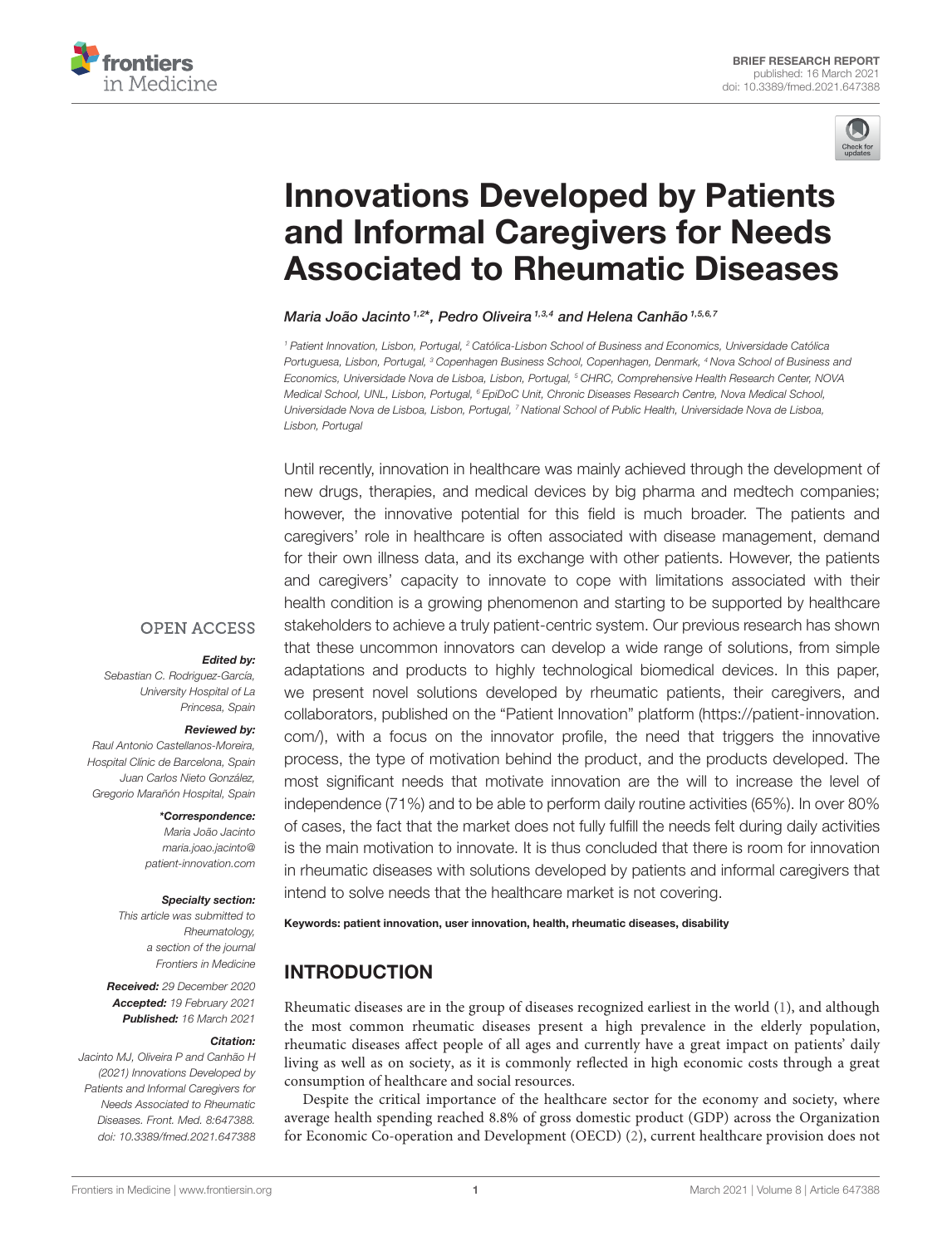always meet patient's real and daily needs. To solve this, some patients and informal caregivers do not wait for a solution to come up in the market, and thus start developing innovative solutions to overcome limitations associated with the health condition that they face [\(3,](#page-4-2) [4\)](#page-4-3). Von Hippel started to introduce the concept of user innovation as individuals or firms who expect to directly benefit from a product that they have created [\(5,](#page-4-4) [6\)](#page-4-5); this concept differs from producer innovators—firms or individuals who develop novel products to benefit from selling it as a better or new product or service. Thus, when translating the concept of user innovation to the healthcare domain, patient innovators are citizens who develop useful and innovative solutions to cope with their health disorders. These patient innovations range from simple products for everyday use to unknown therapies and high-tech solutions [\(7\)](#page-4-6). These findings suggested that patients and informal caregivers worldwide may contribute with a high number of innovative solutions with a valid need-based motivation and, if shared and adopted, can improve not only their quality of life but also the life of others with similar health conditions [\(8\)](#page-4-7). This was the motivation for the creation of the website [www.patient-innovation.com,](http://www.patient-innovation.com) a non-profit international, multilingual, and open platform which currently presents over 1,500 solutions developed by patients, informal caregivers, and collaborators which have been submitted or collected, medically validated, and shared.

In this paper, it is our intention to present and describe relevant innovative solutions developed by rheumatic patients, their informal caregivers, and collaborators, who decided to solve some of their everyday needs—originated by the health condition that they face—but could not find any solution in the market.

## METHODS

In order to analyze innovative solutions developed by patients and informal caregivers, the 'Patient Innovation' platform [\(www.patient-innovation.com\)](http://www.patient-innovation.com) was used as its presents itself as a centralized inventory of patient-developed solutions.

The 'Patient Innovation' platform provides the opportunity to patients and caregivers to actively engage in sharing solutions within the Patient Innovation community. In order to share a novel solution, the user must register on the website (the connection to Patient Innovation is always encrypted and personal data is only stored in high security data centers located in the European Union) and, once logged in, the user can write down his/her solutions for dealing with a condition in his/her daily life (information required: solution title, description, about the innovator, and optional images and videos). Before being published, the Patient Innovation's medical team evaluates and validates (or not) the submitted solutions, by only approving the ones that are not drugs, chemicals, intake/topical substances, invasive devices, or other visibly and intrinsically dangerous proposals. Once these are online, they are available to everyone who may be interested, or can benefit from the published solutions.

The medically validated and published solutions in the 'Patient Innovation' platform were screened, and solutions that showed features to be possible solutions for rheumatologic diseases were selected. In a first stage analysis, disease-based motivation was screened and rheumatology-based solutions were distinguished from solutions that cover rheumatologic patients' needs/symptoms but were based on other medical conditions. Through the innovation description and information available about the innovator, the type of innovator (patient, caregiver, or collaborator), sex, country, product category (the exact role/goal of the solution developed, divided into the following categories: activities of daily living, pain/therapy, hobbies, and movement), motivation (why the innovators had to develop a novel solution to cope with a limitation/need related with the health condition that they face, divided into the following categories: "the products in the market were not useful to satisfy the need," "there was not any alternative in the market," "cost of the alternatives in the market," and "other") and need to innovate (the need that made the patient, caregiver, or collaborator to innovate and create a novel product, divided into the following categories: "to be able to perform personal hygiene tasks," "to be able to perform a daily routine activity," "to increase the level of independency," "to be able to move," "to reduce pain," "to replace a lost function," "to improve therapy," and "other") were studied. The criteria used for categorization was developed by the authors based on the information available in the solutions description fields (solution title, description, about the innovator, optional images, and videos) posted on the 'Patient Innovation' platform.

## RESULTS

The 'Patient Innovation' platform presented 1,399 medically screened and published solutions when consulted on July 8<sup>th</sup> 2020 for the purpose of this research work. From those, 101 published innovations showed features that marked them as possible solutions for rheumatologic patients; most of those solutions were developed for activities of daily living (54%), whereas for hobbies (24%), pain/therapy (15%), and movement (9%) are other significant types of products described in the platform.

Thirty-four percent  $(n = 34,$  **[Table 1](#page-2-0)**) of those solutions were developed as a response to rheumatologic-based needs by patients, informal caregivers, and collaborators who face difficulties associated with this disease category. The great majority of rheumatologic-based solutions (82%) were developed in the same proportion by patients (those who develop solutions for themselves) and informal caregivers (those who develop solutions for loved ones and/or family); eighteen percent (n  $= 6$ ) of the solutions were developed by collaborators (those who develop solutions for someone out of his/her family/friends circle). Fifty-four percent ( $n = 19$ ) of those solutions were developed by men (46% by women) and by citizens from countries of five continents (e.g., USA, Portugal, China, Australia, and Kenya).

When analyzing the need behind the innovation process for the rheumatologic-based solutions (**[Figure 1](#page-3-0)**), the most significant ones rely on efforts to increase the level of independency (71%) and to be able to perform a daily routine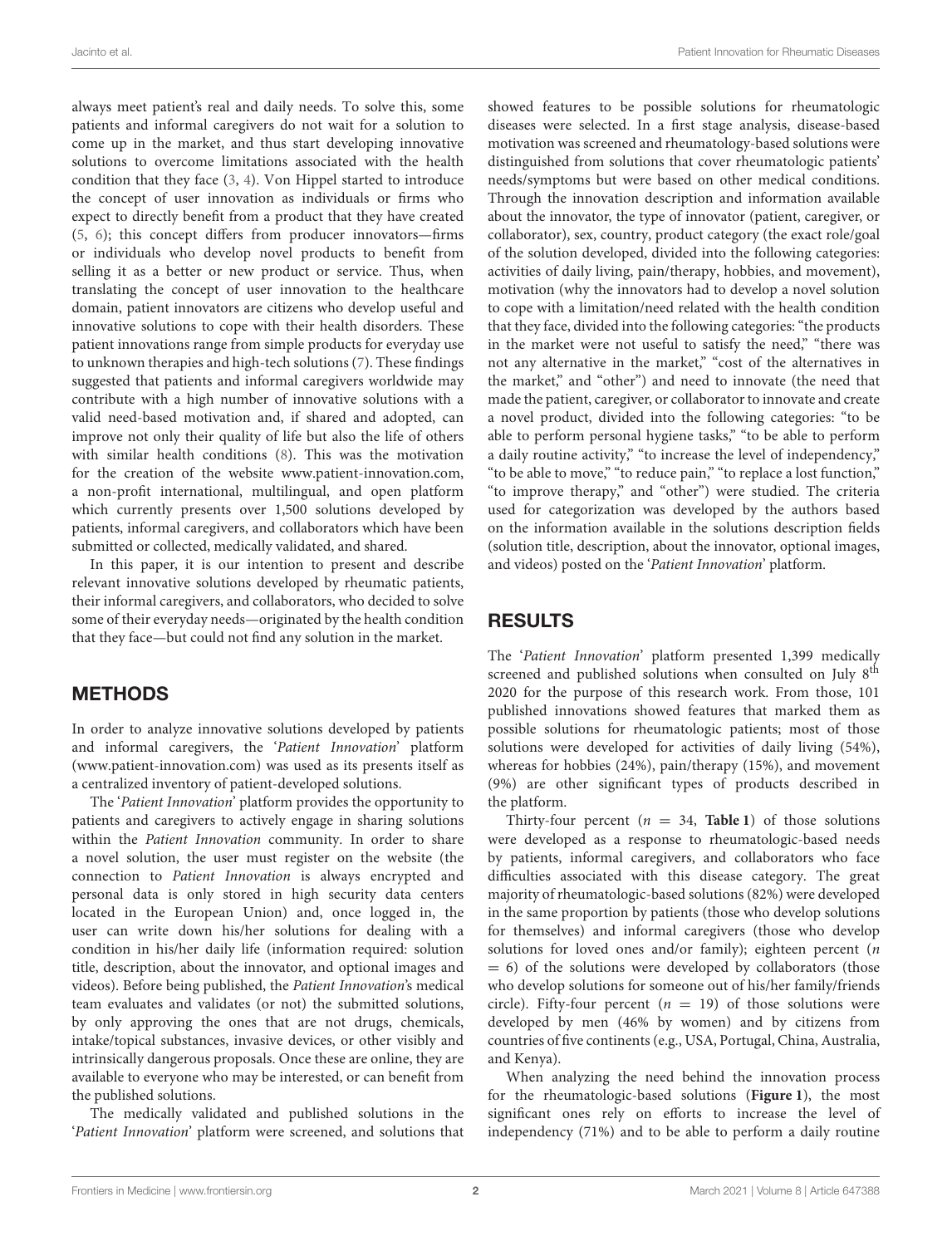<span id="page-2-0"></span>

| <b>TABLE 1</b>   Innovative solutions to cope with rheumatic diseases limitations   |
|-------------------------------------------------------------------------------------|
| developed by patients, informal caregivers, and collaborators published in https:// |
| patient-innovation.com/.                                                            |

| Product                                                                                  | Type of<br>innovator | Country of<br>origin | Rheumatologic<br><b>Disease</b> |
|------------------------------------------------------------------------------------------|----------------------|----------------------|---------------------------------|
| Hair dryer adaptation for stiff<br>upper limbs <sup>1</sup>                              | Patient              | Portugal             | Fibromyalgia                    |
| Home-made orthotic for foot<br>pain <sup>2</sup>                                         |                      | <b>USA</b>           | Arthritis                       |
| Home-made pouches for<br>hot-cold therapy to reduce<br>pain <sup>3</sup>                 |                      | Canada               | Arthritis                       |
| ViEx, a string-based device to<br>reduce hand joints pain <sup>4</sup>                   |                      | <b>USA</b>           | Rheumatoid<br>arthritis         |
| Handmade toys to cope with<br>Arthritis <sup>5</sup>                                     |                      | <b>USA</b>           | Juvenile<br><b>Arthritis</b>    |
| Food cutting board and knives<br>to overcome poor hand grip <sup>b</sup>                 |                      | New Zealand          | Rheumatoid<br>Arthritis         |
| Tool to help with gardening<br>without having to bend down <sup>7</sup>                  |                      | Belgium              | Arthritis                       |
| Adapted transport container<br>for disabled people scooters <sup>8</sup>                 |                      | Belgium              | Ehlers-Danlos<br>Syndrome       |
| Nose-pad, a device to work in<br>a computer/tablet using nose<br>and lips <sup>9</sup>   |                      | Sweden               | <b>Arthritis</b>                |
| Gehrad, a walking aid device <sup>10</sup>                                               |                      | Germany              | Osteoarthritis                  |
| Protective capes for wheelchair<br>users <sup>11</sup>                                   |                      | Belgium              | Ehlers-Danlos<br>Svndrome       |
| Sandi Gloves, an easier way to<br>sand <sup>12</sup>                                     |                      | Australia            | Arthritis                       |
| Chronically Simple, an app for<br>chronic diseases<br>management <sup>13</sup>           |                      | Canada               | Ehlers-Danlos<br>Syndrome       |
| Fashionable walking aids <sup>14</sup>                                                   |                      | UK                   | Fibromyalgia                    |
| Adaptor for car key turning aid<br>to avoid wrist twisting motion <sup>15</sup>          | Caregiver            | <b>USA</b>           | Arthritis                       |
| Accessible zipper pull <sup>16</sup>                                                     |                      | USA                  | Arthritis                       |
| Assistive door locker <sup>17</sup>                                                      |                      | <b>USA</b>           | Arthritis                       |
| Blanket support to avoid<br>overweighting joints and still<br>not get cold <sup>18</sup> |                      | Portugal             | Arthritis                       |
| Light intensity regulator for car<br>traveling <sup>19</sup>                             |                      | Portugal             | Arthritis                       |
| Exoskeleton glove to enhance<br>hand movements <sup>20</sup>                             |                      | Greece               | Arthritis                       |
| Wheelchair tank to ease beach<br>and countryside visits <sup>21</sup>                    |                      | UK                   | Arthritis                       |
| Egg collector to avoid having<br>to bend over <sup>22</sup>                              |                      | Belgium              | Myopathy                        |
| Stair-climbing wheelchair <sup>23</sup>                                                  |                      | China                | Arthritis                       |
| Adapted clothes to enable<br>minimum body movement<br>while dressing <sup>24</sup>       |                      | China                | Osteoarthritis                  |
| Stair-climbing booster <sup>25</sup>                                                     |                      | China                | Arthritis                       |
| Toothpaste squeezer for<br>people with poor grip <sup>26</sup>                           |                      | <b>USA</b>           | Arthritis                       |
| Orthorod, an adapted fishing<br>pole <sup>27</sup>                                       |                      | USA                  | Arthritis                       |

(Continued)

#### TABLE 1 | Continued

| Product                                                                             | Type of<br>innovator | Country of<br>origin | Rheumatologic<br><b>Disease</b>                 |
|-------------------------------------------------------------------------------------|----------------------|----------------------|-------------------------------------------------|
| Swachchta Suvidha Brush, a<br>simple slip-on floor cleaner <sup>28</sup>            |                      | India                | Spondylosis,<br>Arthritis                       |
| Book page turning device <sup>29</sup>                                              | Collaborator         | <b>USA</b>           | Arthritis                                       |
| Kitchen safety handle for<br>limited hand strength and<br>flexibility <sup>30</sup> |                      | Taiwan               | Rheumatoid<br>Arthritis                         |
| Obi, a robotic device for<br>autonomous feeding <sup>31</sup>                       |                      | <b>USA</b>           | Arthrogryposis                                  |
| 3D printing device to help to<br>$d$ ress <sup>32</sup>                             |                      | <b>USA</b>           | Arthrogryposis<br><b>Multiplex</b><br>Congenita |
| E-Con, an all-terrain<br>wheelchair <sup>33</sup>                                   |                      | Kenya                | Arthritis                                       |
| Finger support to ease finger<br>deformities <sup>34</sup>                          |                      | <b>USA</b>           | Arthritis                                       |

Patient Innovation platform location [\(https://patient-innovation.com/xxxx/zzzz\)](https://patient-innovation.com/xxxx/zzzz): <sup>1</sup>/node/502, <sup>2</sup>/post/654, <sup>3</sup>/post/920, <sup>4</sup>/post/1203, <sup>5</sup>/post/1234, <sup>6</sup>/post/1345, <sup>7</sup>/post/1365, <sup>8</sup>/post/1372, <sup>9</sup>/post/1376, <sup>10</sup>/post/1642, <sup>11</sup>/post/1648, <sup>12</sup>/post/1944, <sup>13</sup>/post/2416, <sup>14</sup>/post/2473, <sup>15</sup>/post/587, <sup>16</sup>/post/669, <sup>17</sup>/post/670, <sup>18</sup>/post/880, <sup>19</sup>/post/881, <sup>20</sup>/post/1204, <sup>21</sup>/post/1266, <sup>22</sup>/post/1362, <sup>23</sup>/post/1843, <sup>24</sup>/post/1845, <sup>25</sup>/post/1849, <sup>26</sup>/post/1901, <sup>27</sup>/post/2088, <sup>28</sup>/post/2355, <sup>29</sup>/post/861, <sup>30</sup>/post/1304, <sup>31</sup>/post/1537, <sup>32</sup>/post/2022, <sup>33</sup>/post/2039, <sup>34</sup>/post/2209.

activity (65%). Also, pain reduction (24%), replacing a lost function (12%), and mobility (12%) are other relevant needs found in the innovations analyzed.

Following the World Health Organization's definition for medical device [\(9\)](#page-4-8), 32% of the solutions developed as a response to rheumatologic-based needs under analysis are framed as Class I medical devices [\(10\)](#page-4-9), which meets the amount of pain reduction and replace a lost function as described above; still, 68% of the analyzed solutions are not framed as medical devices. However, only 15% of these rheumatologic-based solutions are approved by regulatory authorities and are currently being commercialized.

Consequently, the type of products developed by these uncommon innovators mainly rely on activities of daily living (41%), pain/therapy (24%), movement (18%), and hobbies (18%). These innovators found as their main motivation to innovate the fact that the products in the market did not fully meet a need they had (82%). Furthermore, the cost of alternative products (27%) and the inexistence of useful alternatives (9%) available in the market are also important motivations to these innovators to start developing novel solutions to cope with limitations that they face every day.

## **DISCUSSION**

Although "innovation" is a broad term and it can be applicable in different disease's aspects, we can highlight that in the recent years "innovation" in rheumatology has widely expanded in digital health, namely through electronic health records, virtual visits, wearable technologies, and digital therapeutics which improve access, outcomes, adherence, and research [\(11,](#page-4-10) [12\)](#page-4-11) or new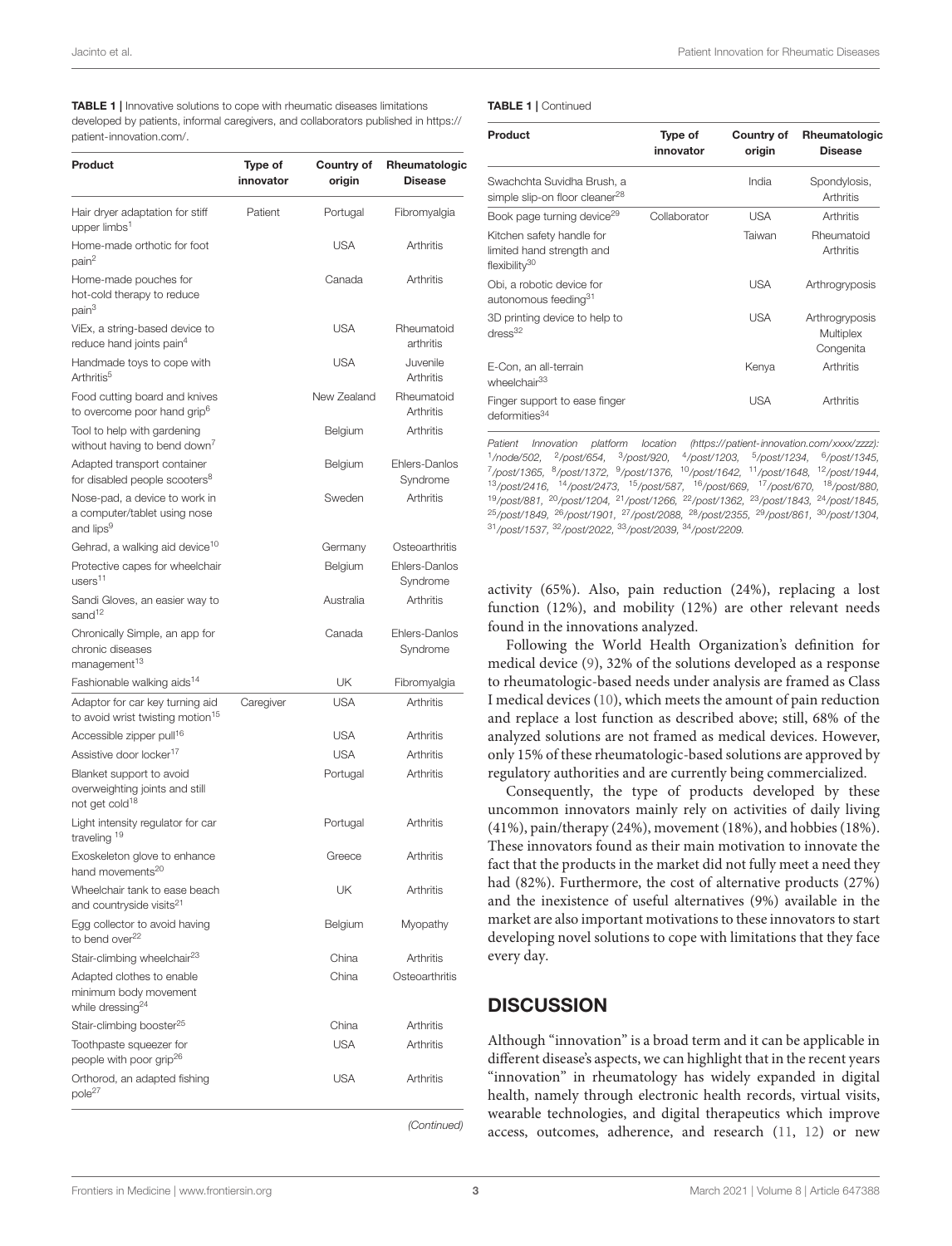

<span id="page-3-0"></span>therapeutic production approaches such as biosimilars [\(13\)](#page-4-12). Still, this paper intends to expose that there is still some room for innovation through solutions developed by patients and informal caregivers who intend to solve needs that the healthcare market is not yet covering. To do that, the authors have analyzed 34 rheumatologic-based solutions published on Patient Innovation's database, 14 developed by patients and 14 by informal caregivers, which reinforces that one major source of innovation are the needs that these citizens feel in their daily lives. The fact that 54% of those solutions were developed by men (46% by women) and by citizens from countries of five continents (e.g., USA, Portugal, China, Australia, and Kenya) reflects the patient innovation process to be as global and diverse as the medical diseases themselves. The products analyzed vary from simple devices (e.g., food cutting board and knives to overcome poor hand grip) to high-tech solutions (e.g., exoskeleton glove to enhance hand movements).

Thirty-two percent of the solutions developed under analysis are framed as Class I medical devices; however, only 15% are approved by regulatory authorities and are currently being commercialized, as most of the solutions here described were developed to solve a daily life need felt by patients and informal caregivers and were not manufactured on a large scale for commercialization (at least at the analysis moment). This is a common approach for patient innovators, as this kind of uncommon inventors have only developed their novel solutions because they have a validated need that motivated them to innovate, and thus their main goal was to fulfill that need, not to profit from it. Still, there has been an increasing number of patients and informal caregivers who have been establishing their own solutions in the market as an effective way to distribute their solutions to others with similar needs [\(14,](#page-4-13) [15\)](#page-4-14).

The authors would like to highlight the potential of platforms such as 'Patient Innovation' and other information and communication technologies to promote an easy interaction between common citizens and healthcare professionals. Mainly, healthcare professionals and other stakeholders can use these resources to learn more about patients' real needs and the solutions that they have developed to cope with them, as well as to start including patients as consultants and their innovation process into the producer innovation processes. As innovation by patients and caregivers is still a new topic that has only started to be explored in recent years, it is important that healthcare industry representatives increase their awareness of this phenomenon and support this innovation process to achieve a more effective and cheaper product development process.

Although this work only shows a brief sample of novel solutions developed by common citizens for needs associated with rheumatic diseases, as the authors are sure that many more solutions exist developed by these uncommon inventors than the ones published in 'Patient Innovation' platform, it is thus concluded that solutions developed by patients and informal caregivers can significantly contribute to rheumatic diseases innovations as it aims to solve needs that the healthcare market is not yet covering.

# DATA AVAILABILITY STATEMENT

The datasets presented in this study can be found in online repositories. The names of the repository/repositories and accession number(s) can be found below: [https://patient](https://patient-innovation.com/)[innovation.com/.](https://patient-innovation.com/)

# AUTHOR CONTRIBUTIONS

MJ was responsible for conceptualization, information extraction, formal analysis, methodology, writing, and edition. PO and HC were responsible for funding acquisition, project administration, resources, supervision, validation, writing, review, and editing. All authors contributed to the article and approved the submitted version.